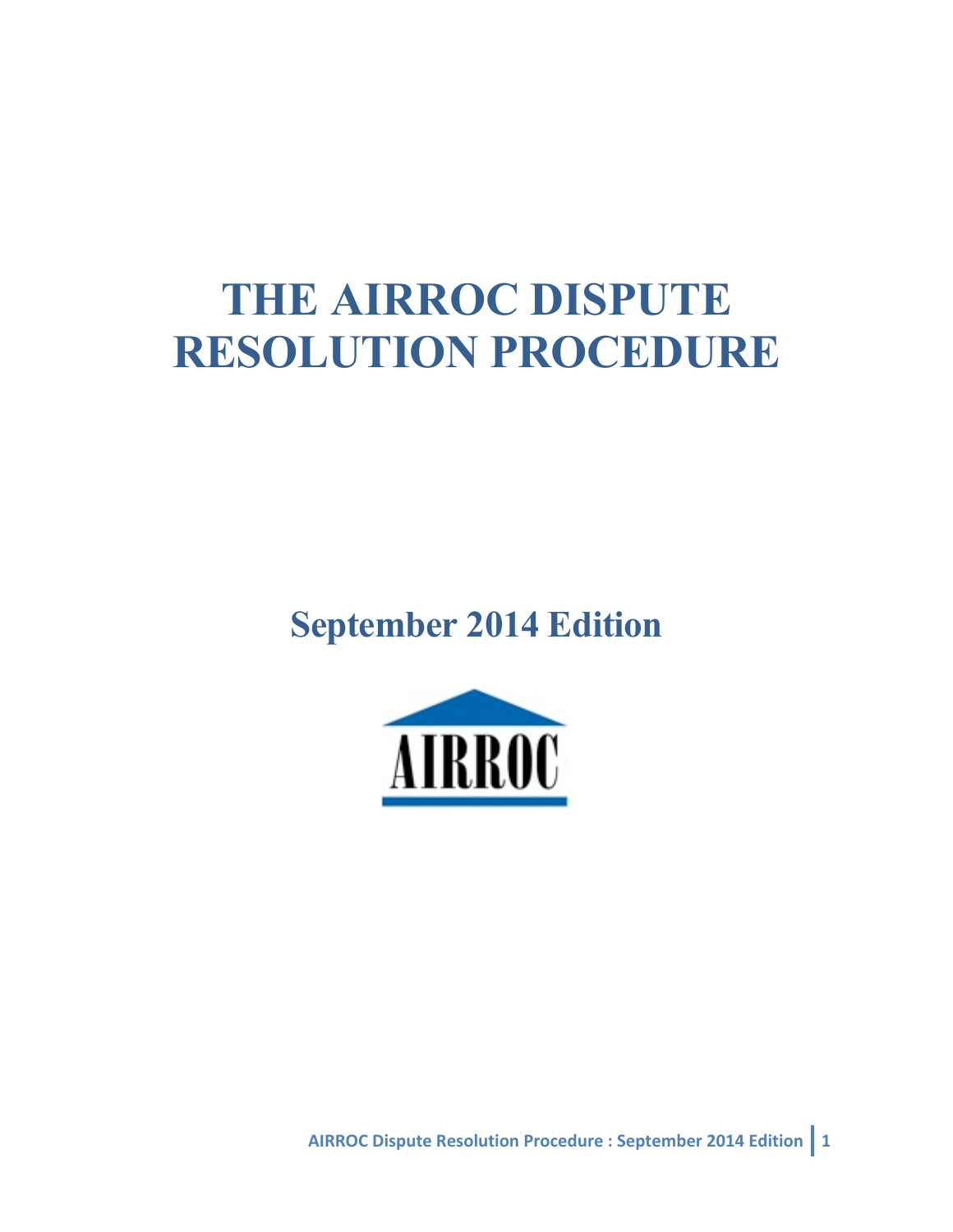# **THE AIRROC DISPUTE RESOLUTION PROCEDURE**

The AIRROC Dispute Resolution Procedure (the "Procedure") was developed in 2008 and 2009 by a subcommittee of AIRROC's Legislative and Amicus Committee. The Procedure is intended especially for less-complicated disputes, or those that would be cost-prohibitive to submit to plenary industry arbitration practices. It is expected that the Procedure will be of interest and serve as a valuable tool to parties able to agree on a more expedited method of resolution. The parties must agree on what specific disputes will be submitted for resolution under these rules.

Below is the September 2014 Edition of the Procedure, which will be amended from time to time.

#### **I. Arbitrator List**

- A. AIRROC shall maintain and periodically update a list of arbitrators (the "List"), which together with arbitrator resumes will be available on its website. To be considered for inclusion, an applicant must complete an *Arbitrator Application* (Form 1) and submit it to AIRROC's Executive Director, along with a current resume. The required qualifications are: (1) certification in good standing by ARIAS\*U.S. to serve as an arbitrator; or (2) at least ten years' employment by one or more insurance or reinsurance companies or other entities in an insurance group, including companies in run-off or receivership and riskbearing syndicates. ARIAS-certified arbitrators will be designated with an asterisk on the List.
- B. AIRROC reserves the right at any time to: (1) approve or disapprove a candidate's application for inclusion on the List; (2) remove an arbitrator's name from the List; or (3) amend the criteria for inclusion (including retroactive application to persons who qualified under previous criteria).
- C. Notwithstanding the above, AIRROC relies on the information provided by applicants and makes no representations whatsoever regarding the accuracy or completeness thereof.
- D. Commencing January 1, 2015, AIRROC will periodically contact all of its approved arbitrators to certify/update contact information. As part of that process, arbitrators will be asked to state how many times in the last calendar year he/she was appointed as an arbitrator pursuant to the Procedures.

## **II. Initiation of Proceedings**

A. To initiate use of the Procedure, the parties must jointly complete an *Initiation of Proceedings Form* ("IOPF") (Form 2). The IOPF requires the parties, among other things, to identify the contract or contracts at issue in the arbitration; to stipulate to the claim(s) and any counterclaim(s) to be arbitrated; and to state the principal amount sought in respect of each claim and any counterclaim to the extent possible. The IOPF will thus define the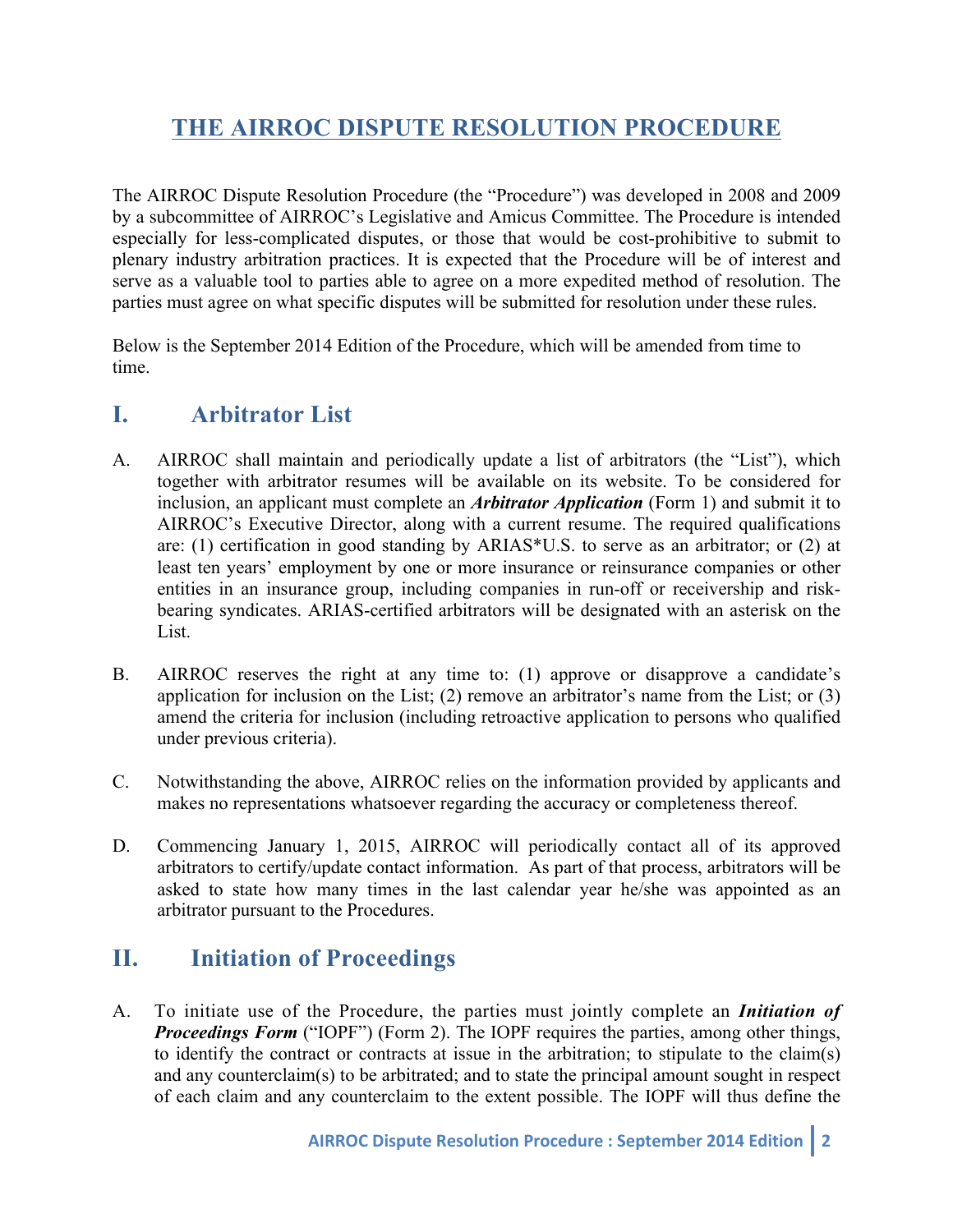parameters of the dispute, the subject matter of the arbitration, and the scope of the arbitrator's authority. In agreeing to be bound by the Procedure, the parties stipulate that the arbitration will be strictly limited to the subject matter identified in the IOPF, absent their written agreement to an extension or change.

- B. The parties are encouraged to discuss at the outset their respective views and expectations on significant issues, including: (1) the substantive issues in dispute; (2) the contemplated need for documents or other discovery (especially important given the consensual nature of discovery under these rules); (3) whether any party expects to submit its case via in-house or outside counsel; and (4) the need, length, and form of any evidence to be presented at a hearing. It is recommended that the parties shall have discussed each of these points *before*  agreeing to use the Procedure.
- C. To initiate the arbitrator selection process administered by AIRROC and described in Section III of the Procedure, the parties must jointly submit to AIRROC's Executive Director: (1) the completed IOPF; and (2) an *Arbitrator Referral & Disclosure Form*  (Form 3A) with Part I completed. (Part II of the latter form is for prospective arbitrators to complete and shall be left blank by the parties.) Arbitrator selection will then proceed in accordance with Section III.
- D. The parties are encouraged to reach agreement on the arbitrator *without* AIRROC's involvement. Where the parties can agree on the arbitrator at the outset of the proceeding, they should proceed with arbitration under these rules without informing AIRROC or submitting the documents described in Paragraph C, above. An alternative *Arbitrator Referral & Disclosure Form* designed to assist the parties in selecting an arbitrator by consent is attached as Form 3B. No party shall have *ex parte* communications with any prospective arbitrator.
- E. The parties shall send the completed IOPF to the arbitrator no later than the time of his or her selection.

## **III. Arbitrator Selection Administered by AIRROC**

A. AIRROC is available to assist in arbitrator selection when requested by the parties. The parties must indicate on the IOPF whether they prefer AIRROC to select prospective arbitrators from the entire List or, alternatively, only from the ARIAS-certified arbitrators designated on the List. After receiving the IOPF and applicable Arbitrator Referral & Disclosure Form submitted by the parties (*see* Section II.C.), AIRROC will select 15 names at random and inform the persons selected, by email, that they are in contention to serve as arbitrator of the parties' dispute. AIRROC will attach the Arbitrator Referral & Disclosure Form to its email and request each prospective arbitrator to complete and return Part II (Availability & Disclosure Statement) by email within one week. (AIRROC shall have no responsibility to verify the accuracy or completeness of the disclosures received.) After identifying the timely submitted responses of prospective arbitrators indicating an availability to serve, AIRROC will notify the parties simultaneously of the candidates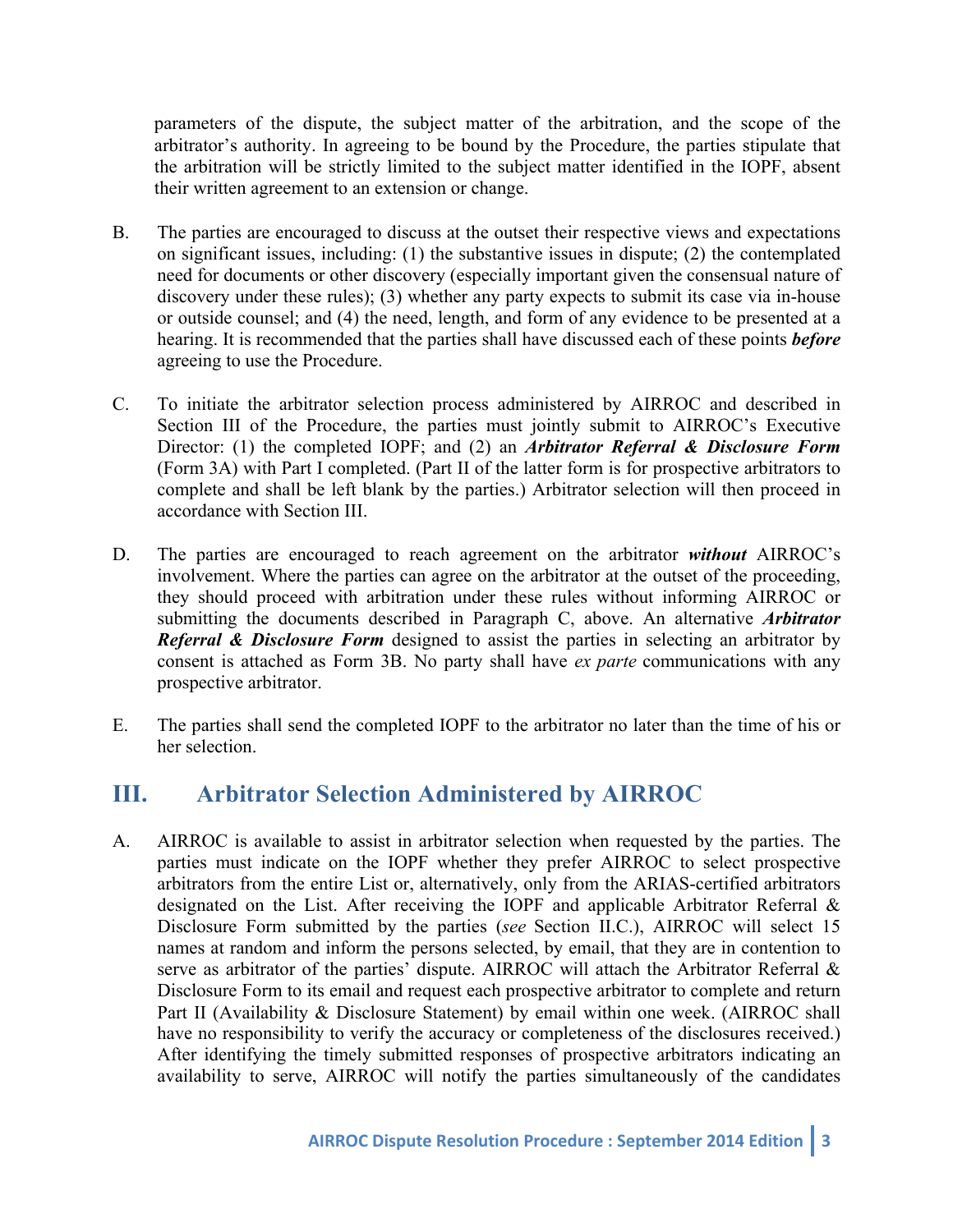remaining in contention and provide copies of such candidates' completed statements and resumes.

- B. Next, not later than one week after the above notification from AIRROC, the parties will simultaneously exchange their respective choices of just over half of the remaining names as acceptable arbitrator candidates. For example, if 11 of the original 15 candidates remain in contention, each party will select six names. This process will result in at least one match among the parties' selections. If there is just one match, then that person shall be the arbitrator. If there is more than one match, then the parties will notify AIRROC's Executive Director, and AIRROC will have the arbitrator chosen by lot from the parties' matched selections.
- C. Notwithstanding the commencement of the arbitrator selection process described in this section, the parties are free to reach agreement on the arbitrator at any time before its completion. (Where AIRROC is continuing to play a role in administration, the parties should inform AIRROC of any such agreement as soon as possible.) The parties should then proceed with arbitration as provided below.
- D. No party shall have *ex parte* communications with any prospective arbitrator during the selection process described herein.

## **IV. Procedural Rules**

- A. *Organizational Meeting:* Not later than 21 days after the arbitrator is notified of his or her selection, the parties and the arbitrator will conduct an organizational conference by telephone, unless the parties agree to an adjournment or a meeting in person. At the conference, the arbitrator will make further disclosures to the parties as appropriate. Unless there is a clear, fundamental conflict precluding the arbitrator's engagement, the parties will indicate their acceptance of the arbitrator. The parties will further describe the issues in dispute to the arbitrator, and a schedule for all activities in the proceeding will be established. The schedule will be enforced absent the parties' agreement to change it or the occurrence of exigent and unanticipated circumstances to be determined at the discretion of the arbitrator.
- B. *Discovery:* There shall be no discovery or any motions or applications for discovery, unless the parties agree otherwise. However, nothing shall preclude the arbitrator, *sua sponte*, from requiring the production of specified documents that the arbitrator considers necessary for the proper resolution of the dispute.
- C. *Preliminary Relief:* There shall be no motions or applications for preliminary relief, unless the parties agree otherwise.
- D. *Hearing:* The dispute shall be submitted to the arbitrator on briefs and documentary evidence only (*i.e.,* no live witness testimony), unless the parties agree otherwise. Oral argument or presentations on the briefs and documents submitted may be directed by the arbitrator in his or her discretion, or when requested jointly by the parties. The duration of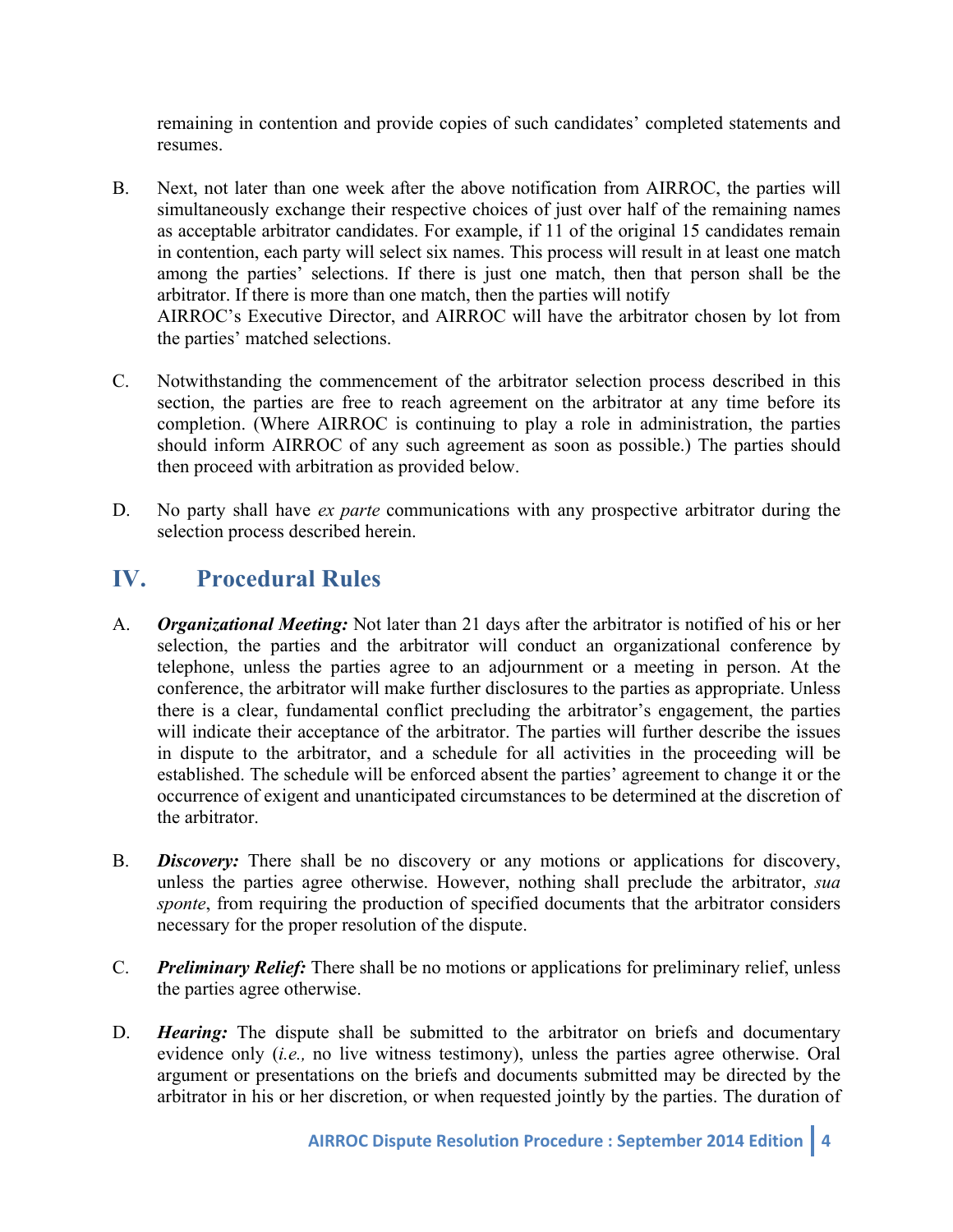any argument or presentations, together with any live witness testimony agreed to by the parties (all of which shall be referred to collectively as the "Hearing"), shall not exceed one day, unless the parties agree otherwise, or the arbitrator considers additional oral presentations or additional live witness testimony necessary for the proper resolution of the dispute.

- E. *Affidavits:* The arbitrator will have authority to determine whether affidavits will be permitted and, if so, what rules will be followed as to such affidavits regarding their subject matter, scope, timing, rebuttal, and the like.
- F. *Award:* The arbitrator shall render a written award not later than 30 days after the submission of briefs or the conclusion of the Hearing, if any. Such award will set forth the disposition of the claims(s) and any counterclaim(s) asserted and the relief granted, if any. However, the arbitrator will not issue a "reasoned" award, unless the parties agree otherwise.
- G. *Communications:* No party shall at any time from the commencement of the arbitrator selection process have *ex parte* communications with the arbitrator concerning any aspect of the proceeding.

#### **V. Fees**

- A. *Arbitrator Fees:* The arbitrator shall charge an hourly rate of \$150, which will be apportioned equally among the parties. In addition, each party shall bear an equal share of the arbitrator's reasonable expenses. Upon the arbitrator's initial selection, each party shall pay a \$2,000 retainer to the arbitrator. Half of the retainer (\$1,000 per party) will be nonrefundable to the parties and kept by the arbitrator as minimum compensation regardless of the length of the proceeding. The retainer will be applied to the arbitrator's final statement for services rendered at the conclusion of the proceeding, with any balance returned at that time, subject to the above minimum. All fees of the arbitrator will be paid directly to the arbitrator.
- B. *AIRROC Service Fee:* Regardless of whether AIRROC administers arbitrator selection, AIRROC will not charge any service fee to member companies for use of the Procedure. If a member company has a dispute with a non-member company(ies) and the parties agree to use AIRROC to administer arbitrator selection, AIRROC will charge the nonmember company(ies) a total service fee of \$1,000. If none of the companies in a dispute is a member of AIRROC but the non-members agree to use AIRROC to administer arbitrator selection, AIRROC will charge the non-members a total service fee of \$2,000. Any fee due shall be paid in full to AIRROC simultaneously with the submission of documents described in Section II.C. AIRROC shall have no obligation to refund payment under any circumstances (*e.g.*, even if settlement occurs or the parties agree on the arbitrator without AIRROC having rendered service).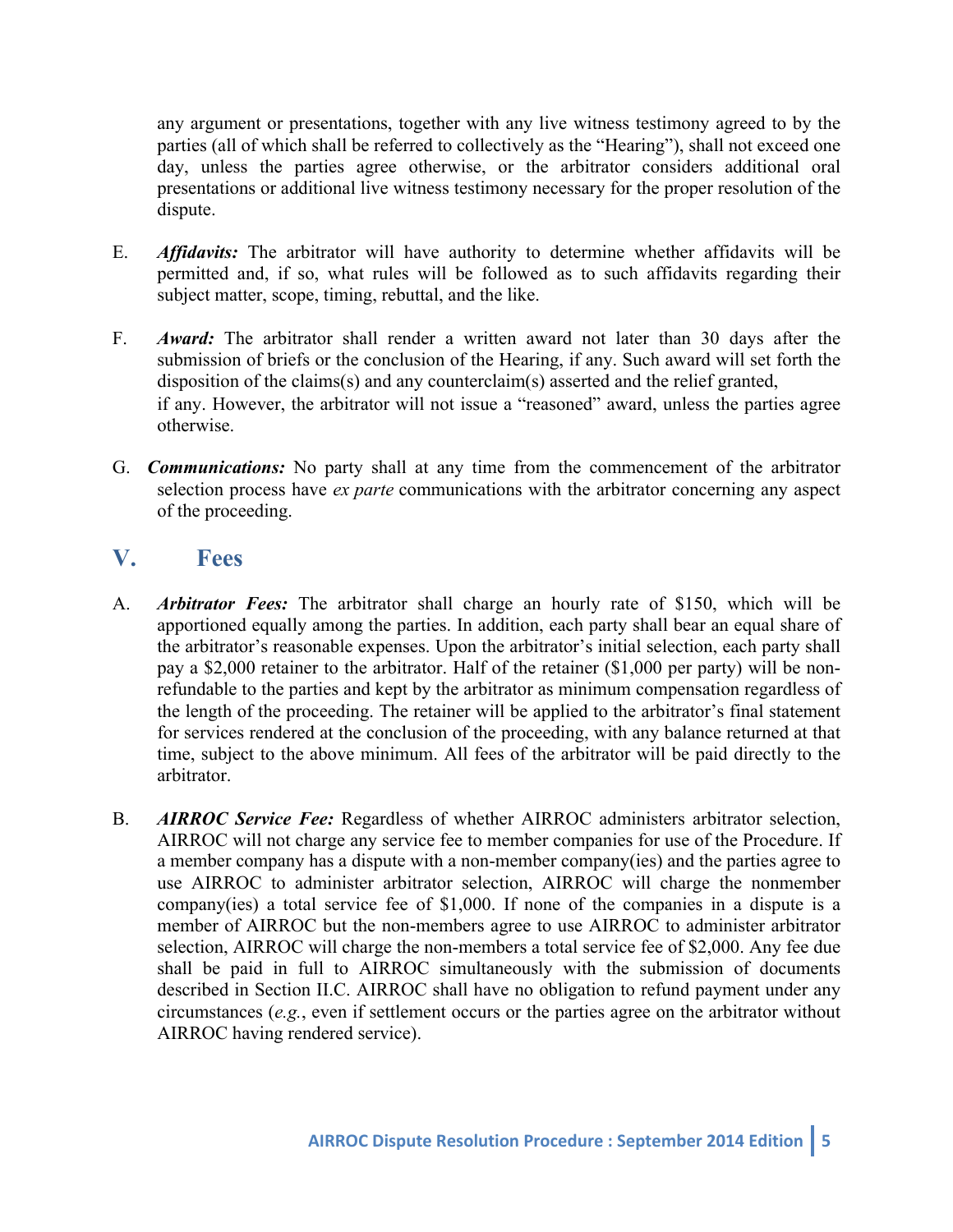## **VI. Confidentiality**

- A. Unless the parties agree otherwise in writing, the parties and arbitrator (including all prospective arbitrators) agree to maintain the confidentiality of all papers, communications, statements, submissions, materials, processes, orders, and awards ("Information") in connection with the arbitration. Confidentiality of the Information will remain in effect after conclusion of the arbitration. Disclosure of any Information may be made only to the extent necessary:
	- (i) to enforce, confirm, vacate, or modify an order or award of the arbitrator;
	- (ii) in communications with auditors retained by a party or with regulatory authorities or their agents;
	- (iii) to seek recovery from retrocessionaires regarding the subject matter of the arbitration; or
	- (iv) to comply with lawful subpoenas or orders of any court or other arbitration panel.
- B. The parties will make good faith efforts to limit the extent of any disclosure of the Information and will cooperate with each other in resisting or limiting disclosure to the extent reasonable and appropriate.

## **VII. Hold Harmless and Indemnification**

- A. The parties agree that they shall not assert any claim, file any suit, or initiate any action of any kind against the arbitrator or AIRROC concerning any matter arising from an arbitration conducted under the Procedure. Each party further agrees jointly and severally to release, protect, defend, indemnify, and hold harmless the arbitrator, AIRROC, and its officers, principals, directors, employees, agents, representatives, and affiliates from and against any and all claims, liabilities, judgments, losses, damages, demands, causes of action, attorney's fees, expert fees, expenses, and the like, in law or in equity, directly or indirectly arising from an arbitration conducted under the Procedure, including for any alleged non-performance of services. Each party further agrees jointly and severally to reimburse the arbitrator and AIRROC for all reasonable expenses (including attorney's fees) as they are incurred in connection with the investigation of, preparation for, or defense against any pending or threatened claim arising from an arbitration conducted under the Procedure.
- B. The arbitrator agrees not to assert any claim, file any suit, or initiate any action of any kind against AIRROC or its officers, principals, directors, employees, agents, representatives, and affiliates concerning any matter arising from the Procedure or an arbitration thereunder, including any derivative claim for a suit or action brought against the arbitrator or any claim by the arbitrator to collect unpaid fees.
- C. Paragraphs A and B are non-cancelable and of unlimited duration.